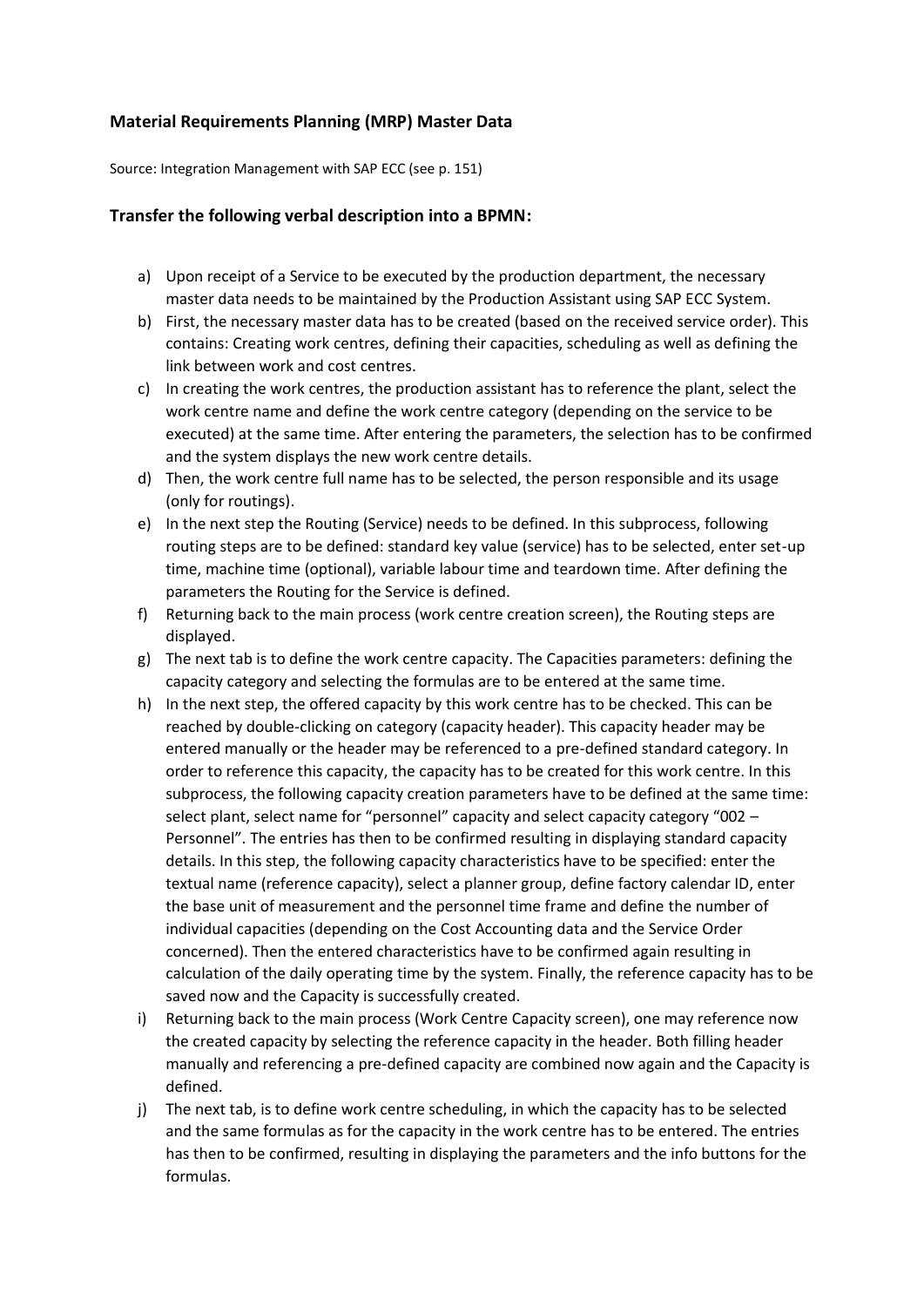- k) The last tab in this process, is to define work and centres link, in which the activity type for all times and again the same formulas have to be indicated. After entering both parameters, work and cost centres link is created.
- l) Finally, this concludes the necessary entries and the new work centre has to be saved, resulting in maintaining Service Master data successfully.

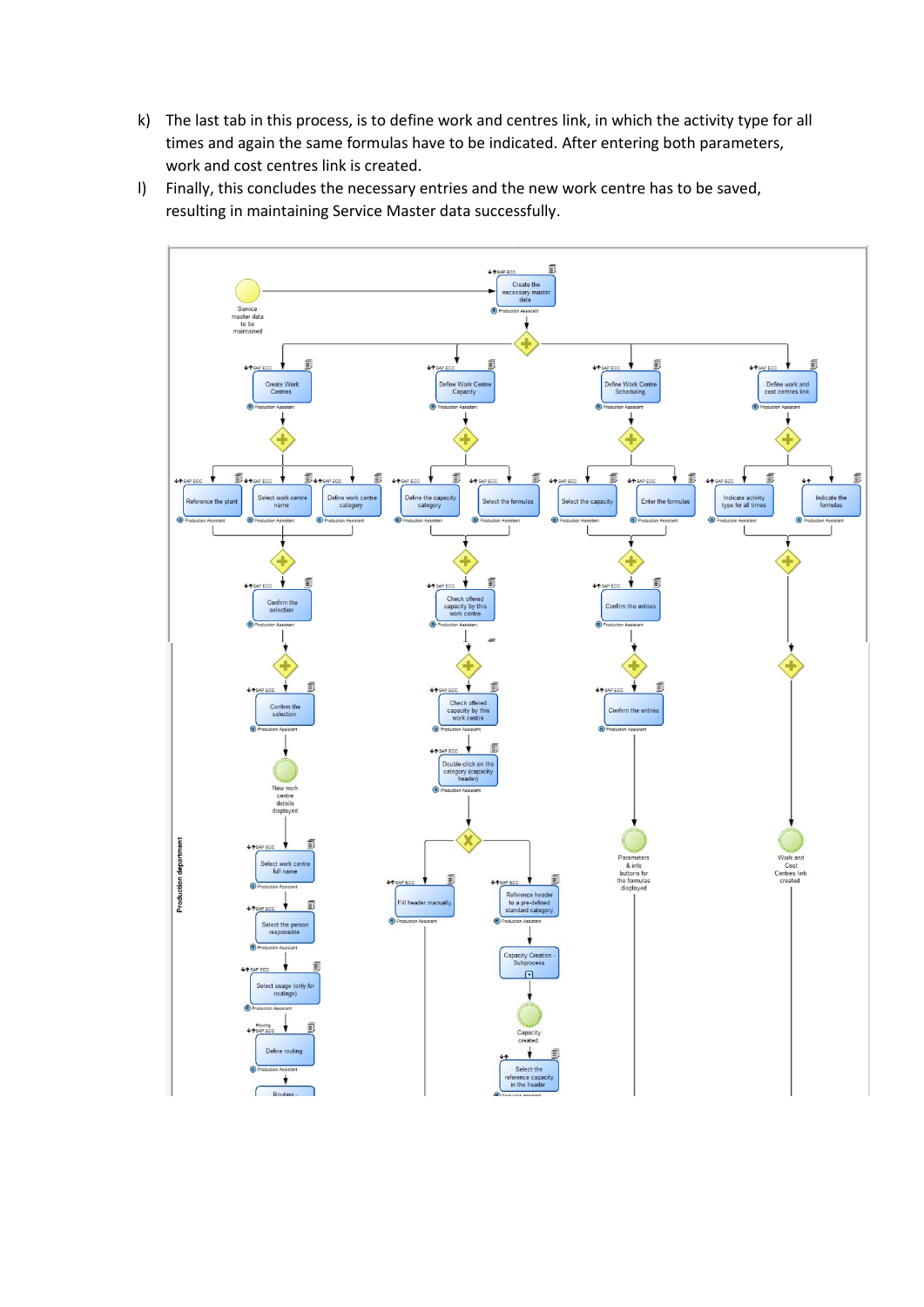